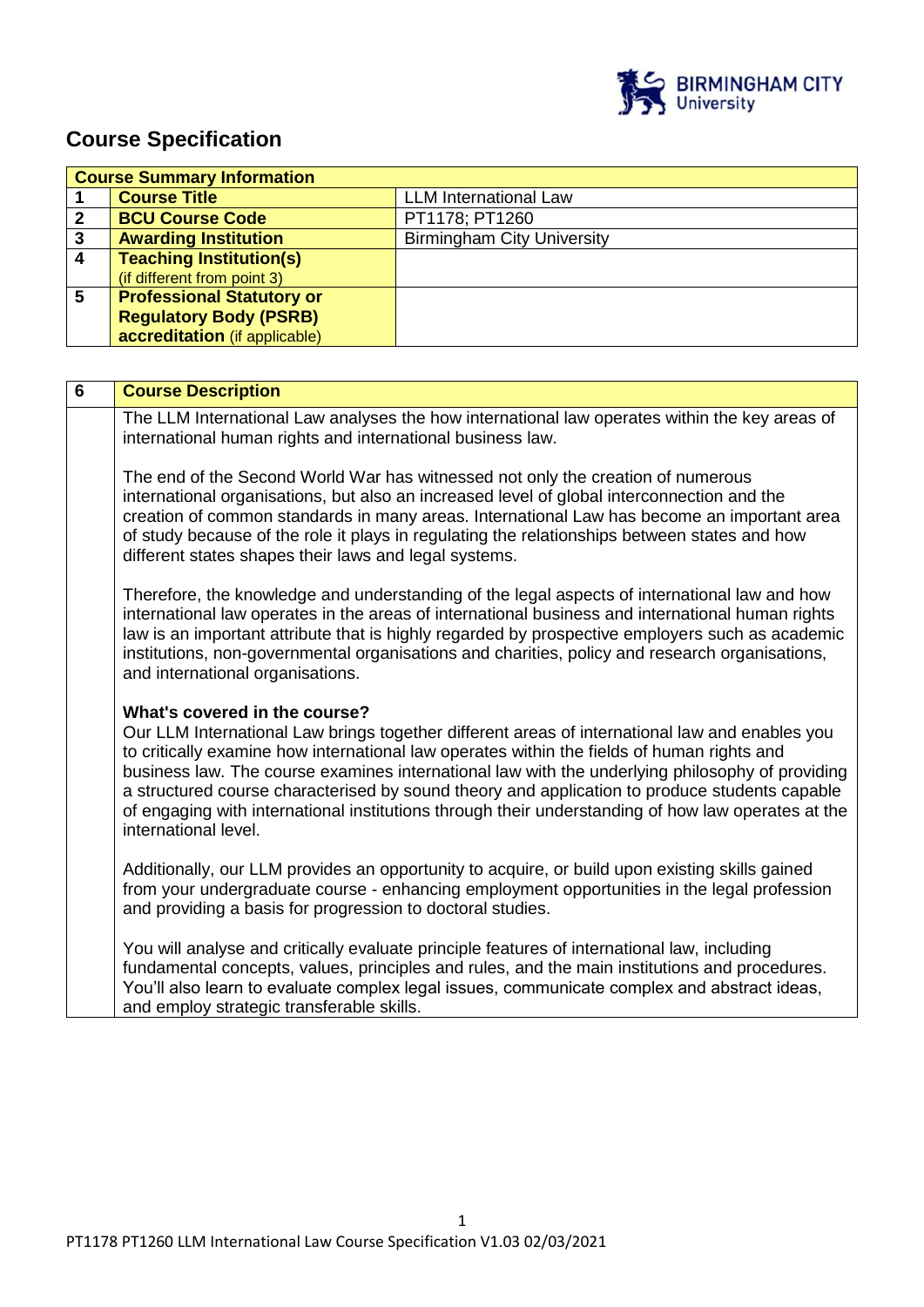

|    | <b>Course Awards</b>                                         |              |                                  |
|----|--------------------------------------------------------------|--------------|----------------------------------|
| 7a | <b>Name of Final Award</b>                                   | <b>Level</b> | <b>Credits</b><br><b>Awarded</b> |
|    |                                                              |              |                                  |
|    | Master of Laws International Law                             |              | 180                              |
|    | Master of Laws International Law with Professional Placement |              | 240                              |
| 7b | <b>Exit Awards and Credits Awarded</b>                       |              |                                  |
|    | Postgraduate Certificate International Law                   |              | 60                               |
|    | Postgraduate Diploma International Law                       |              | 120                              |

| <b>Derogation from the University Regulations</b> |
|---------------------------------------------------|
| Not applicable                                    |

| $\overline{9}$   | <b>Delivery Patterns</b>      |                             |                          |         |
|------------------|-------------------------------|-----------------------------|--------------------------|---------|
|                  |                               |                             | <b>Duration of Study</b> | Code(s) |
|                  | <b>Mode(s) of Study</b>       | <b>Location(s) of Study</b> |                          |         |
| <b>Full Time</b> |                               | <b>City Centre</b>          | 12 months (Sep intake)   | PT1178  |
|                  |                               |                             | 15 months (Jan intake)   | PT1260  |
| Part Time        |                               | <b>City Centre</b>          | 24 months                | PT1253  |
|                  | Full Time with                | City Centre (and            | 21 months (Jan intake)   | PT1322  |
|                  | <b>Professional Placement</b> | placement provider)         | 18 months (Sept          | PT1371  |
|                  |                               |                             | intake)                  |         |

# **10 Entry Requirements**

The admission requirements for this course are stated on the course page of the BCU website at [https://www.bcu.ac.uk/.](https://www.bcu.ac.uk/)

| 11                      | <b>Course Learning Outcomes</b>                                                                                                                                                                                                                                                                                                                                                                                                                                                                                                                                                                                                                                                 |
|-------------------------|---------------------------------------------------------------------------------------------------------------------------------------------------------------------------------------------------------------------------------------------------------------------------------------------------------------------------------------------------------------------------------------------------------------------------------------------------------------------------------------------------------------------------------------------------------------------------------------------------------------------------------------------------------------------------------|
| $\blacktriangleleft$    | To analyse and critically evaluate the principal features of International law, including the major<br>concepts, values, principles and rules, and the main institutions and procedures.                                                                                                                                                                                                                                                                                                                                                                                                                                                                                        |
| $\overline{2}$          | To critically analyse complex International law issues, doctrines, legal rules, policies, arguments<br>and discourses and propose international solutions to different problems within a practice-led<br>learning environment.                                                                                                                                                                                                                                                                                                                                                                                                                                                  |
| $\mathbf{3}$            | To demonstrate a knowledge-applied approach, showing an ability to undertake in-depth legal<br>research focusing on international legal sources; and make proficient use of information and<br>materials from a variety of relevant to international law.                                                                                                                                                                                                                                                                                                                                                                                                                       |
| $\overline{\mathbf{4}}$ | To communicate complex and abstract ideas in an articulate, confident and accurate manner in<br>relation to International Law issues, in order to make effective oral and written presentations<br>which are coherent and comprehensible to others and meet expectations in the workplace.                                                                                                                                                                                                                                                                                                                                                                                      |
| $5\overline{)}$         | To employ strategic transferable skills to underpin continuing professional development and<br>practice and to develop a range of other pervasive skills, including: making relevant use of<br>numerical and statistical information relevant to international law that is derived from primary<br>and secondary sources when constructing an argument, conducting electronic research and<br>appropriate use of the internet to locate information relevant to international law, producing work<br>which is properly referenced and presented and formatted using standard software packages,<br>working professionally, co-operatively with others as well as independently. |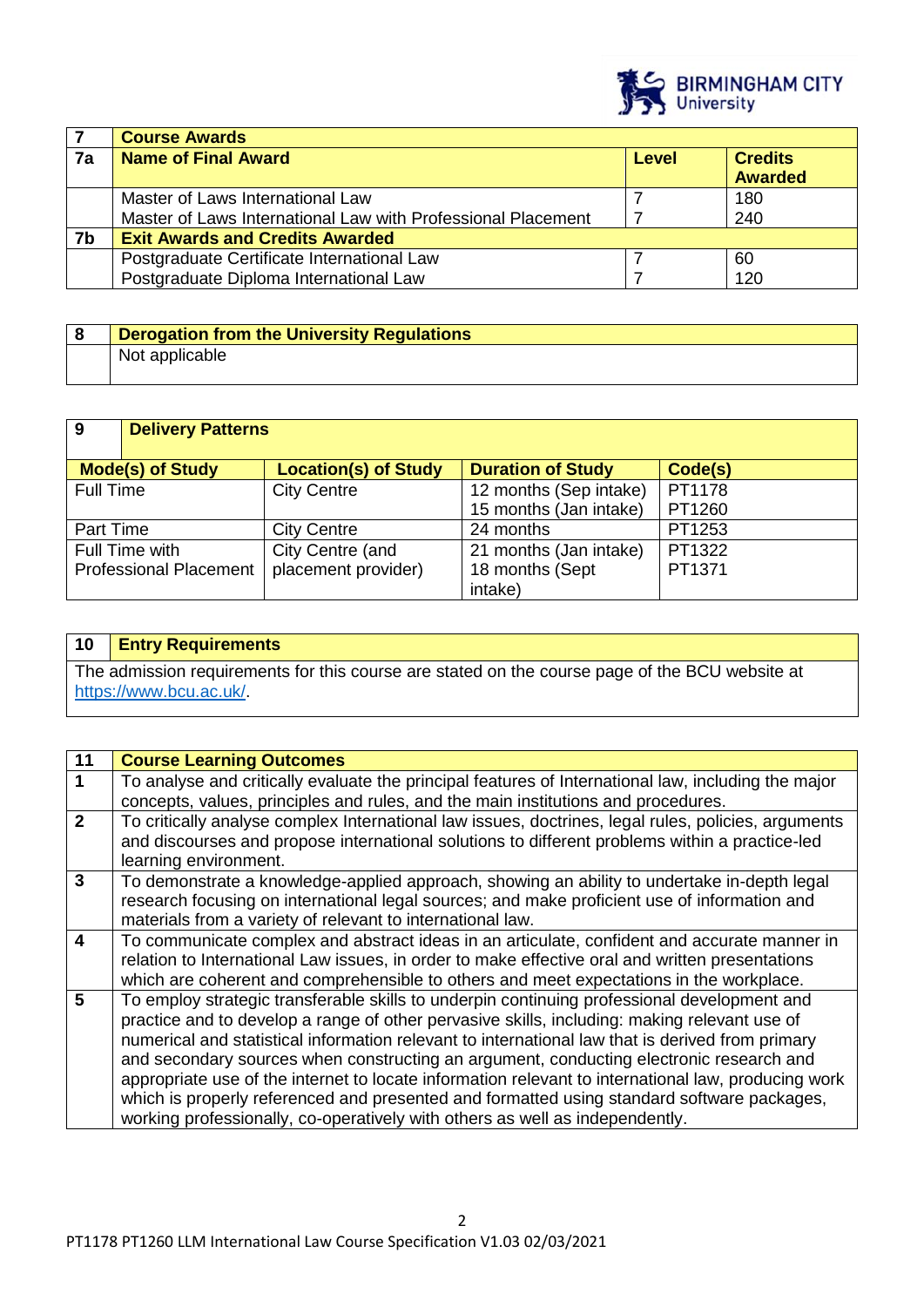

## **12 Course Requirements**

## **12a Level 7:**

*In order to complete this course a student must successfully complete all the following CORE modules (totalling 100 credits):*

| <b>Module Code</b> | <b>Module Name</b>                     | <b>Credit Value</b> |
|--------------------|----------------------------------------|---------------------|
| LAW7137            | Public International Law (core)        | <b>20</b>           |
| LAW7130            | Advanced Legal Research Methods (core) | <b>20</b>           |
| LAW7143            | Dissertation/Live Project/Placement    | 60                  |

*In order to complete this course a student must successfully complete at least 80 credits from the following indicative list of OPTIONAL modules.* **You must select at least one optional module marked with an asterisk (\*).**

| <b>Module Code</b> | <b>Module Name</b>                          | <b>Credit Value</b> |
|--------------------|---------------------------------------------|---------------------|
|                    |                                             |                     |
| <b>LAW7138</b>     | Human Rights in the Wider World             | 20                  |
| <b>LAW7120</b>     | International Women's and Children's Rights | 20                  |
| <b>LAW7122</b>     | International Corporate Law*                | 20                  |
| LAW7129            | Transnational Commercial Law*               | 20                  |
| <b>LAW7119</b>     | Corporate Criminality and Tax Evasion*      | 20                  |
| LAW7135            | Global Health Law                           | 20                  |
| <b>LAW7134</b>     | Human Rights and the Environment            | 20                  |
| <b>LAW7121</b>     | International Intellectual Property Law*    | 20                  |
| <b>LAW7128</b>     | <b>Conflict Resolution in Business *</b>    | 20                  |
| <b>LAW7123</b>     | <b>International Criminal Law</b>           | 20                  |
| LAW7133            | Refugees and the Free Movement of People    | 20                  |
| LAW7136            | Global Comparative Competition Law*         | 20                  |
| <b>LAW7141</b>     | Corporate Compliance*                       | 20                  |
| LAW7XXX            | International Insolvency Law                | 20                  |

*In order to qualify for the award of LLM International Law with Professional Placement, a student must successfully complete all of the Level 7 modules listed above as well as the following Level 6 module:*

| <b>Module Code</b> | <b>Module Name</b>            | <b>Credit Value</b> |
|--------------------|-------------------------------|---------------------|
| <b>PLA6001</b>     | <b>Professional Placement</b> | 60                  |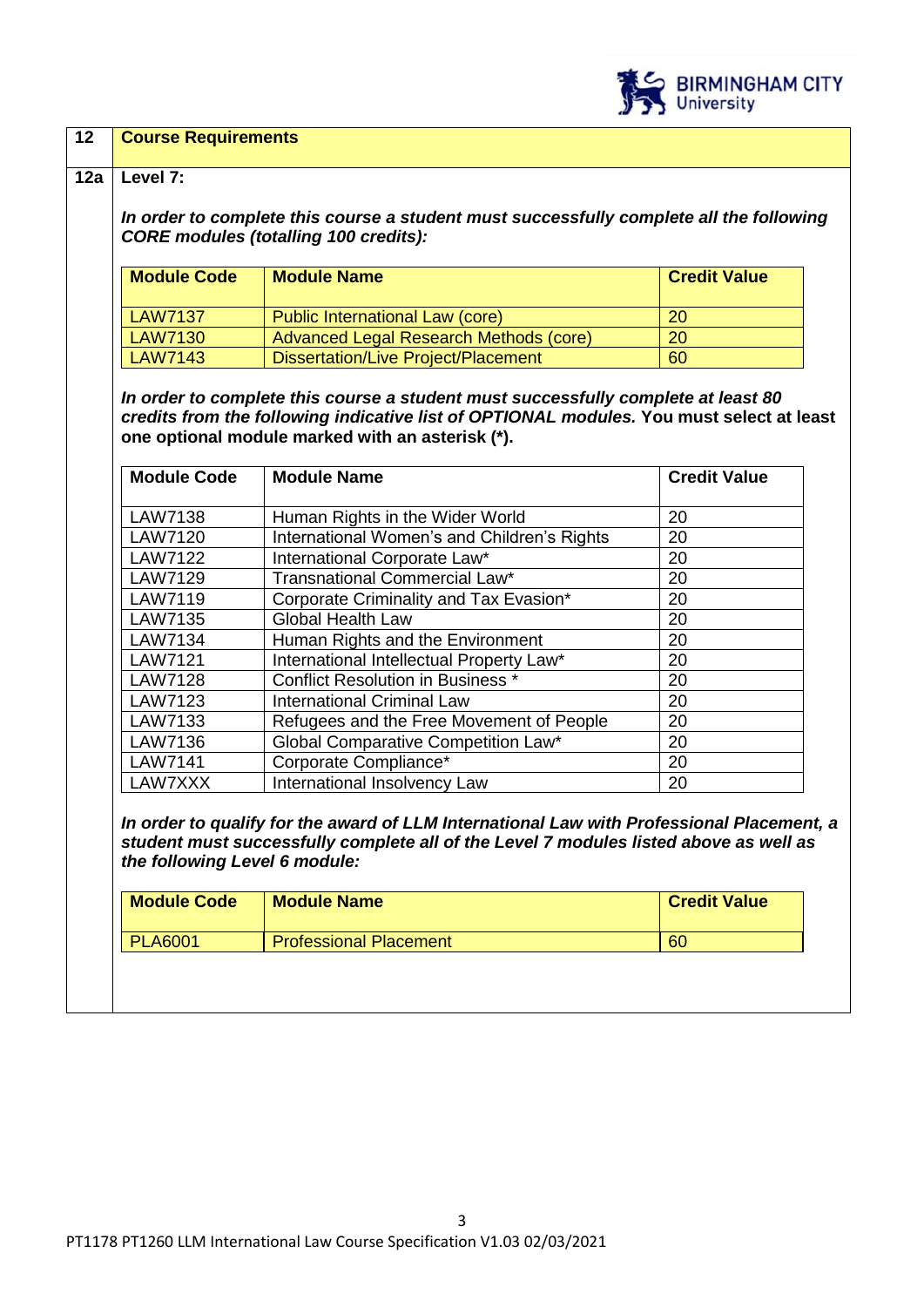

# **12b Structure Diagram**

*Please note list of optional modules is indicative only. Students' choice will not be guaranteed for optional modules but a fair and transparent process will be adopted and shared with students.*

# **Full Time - September Intake**

If you are a September intake student studying on a full-time basis, you will complete the course in 12 months.

| Postgraduate Learner Course/Introduction to Law course (2 weeks)                                        |                                                              |                                                                    |                                                          |  |
|---------------------------------------------------------------------------------------------------------|--------------------------------------------------------------|--------------------------------------------------------------------|----------------------------------------------------------|--|
| September Term                                                                                          | Public International<br>Law (core)<br>(20 credits)           | Option 1 (20 credits)                                              | Option 2 (20 credits)                                    |  |
| January Term                                                                                            | Advanced Legal<br>Research Methods<br>(core)<br>(20 credits) | Option 3 (20 credits)<br>or study abroad<br>$(20 \text{ credits})$ | Option 4 (20 credits)<br>or study abroad<br>(20 credits) |  |
| LLM (Masters) Stage                                                                                     | Dissertation/Live Project/Placement (60 credits)             |                                                                    |                                                          |  |
| <b>Professional Placement</b><br>(if opted for LLM International<br>Law with Professional<br>Placement) | Professional Placement (60 credits)                          |                                                                    |                                                          |  |

# **Full Time - January Intake**

If you are a January intake student studying on a full-time basis, you will have up to 15 months to complete the course. This will give you the option to complete all taught modules before attempting the Dissertation/Live Project/Placement module.

| Postgraduate Learner Course/Introduction to Law course (2 weeks)                                        |                                                                                      |                                                          |                                                          |  |
|---------------------------------------------------------------------------------------------------------|--------------------------------------------------------------------------------------|----------------------------------------------------------|----------------------------------------------------------|--|
| <b>January Term</b>                                                                                     | Advanced Legal<br><b>Research Methods</b><br>(core) delivered online<br>(20 credits) | Option 1 (20 credits)<br>or study abroad<br>(20 credits) | Option 2 (20 credits)<br>or study abroad<br>(20 credits) |  |
| September Term                                                                                          | Public International Law<br>(core)<br>(20 credits)                                   | Option 3<br>(20 credits)                                 | Option 4<br>(20 credits)                                 |  |
| LLM (Masters) Stage                                                                                     | Dissertation/Live Project/Placement (60 credits)                                     |                                                          |                                                          |  |
| <b>Professional Placement</b><br>(if opted for LLM<br>International Law with<br>Professional Placement) | Professional Placement (60 credits)                                                  |                                                          |                                                          |  |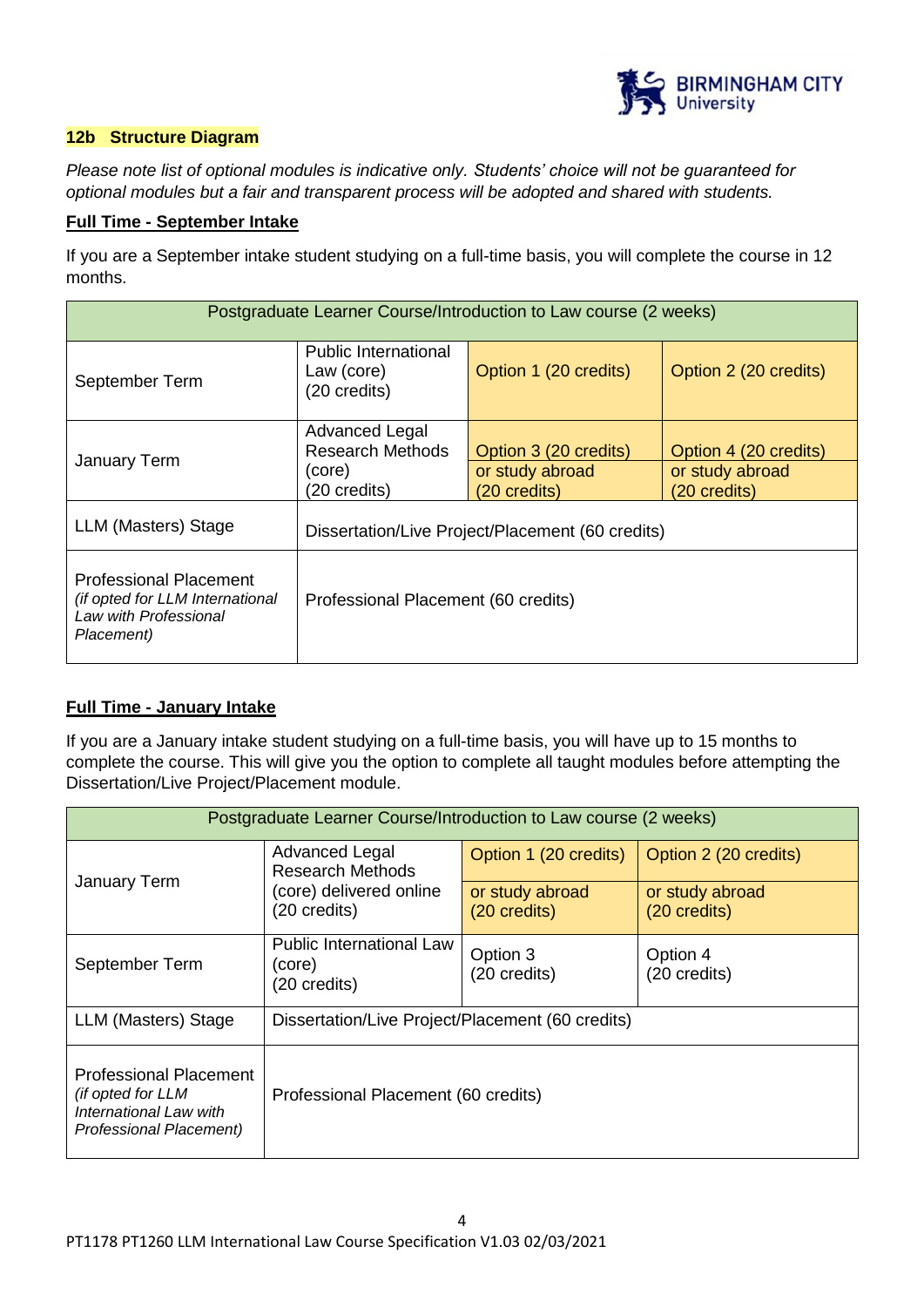

# **Part Time**

If you are a student studying on a part-time basis, whether September or January intake, you will have up to 24 months to complete the course.

# **Year One**

| <b>Year One</b>                                                                                                          |                                                                                                 |  |  |
|--------------------------------------------------------------------------------------------------------------------------|-------------------------------------------------------------------------------------------------|--|--|
| Postgraduate Learner Course/Introduction to Law course (2 weeks)                                                         |                                                                                                 |  |  |
| September Term and<br>Complete Public International Law and 3 other taught modules<br>January Term<br>(total 80 credits) |                                                                                                 |  |  |
| <b>Year Two</b>                                                                                                          |                                                                                                 |  |  |
| September Term and<br>January Term                                                                                       | Complete Advanced Legal Research Methods and one further taught<br>module<br>(total 40 credits) |  |  |
| June Term<br>Dissertation/Live Project/Placement (60 credits)                                                            |                                                                                                 |  |  |

\*The study abroad module is only available for on-campus students.